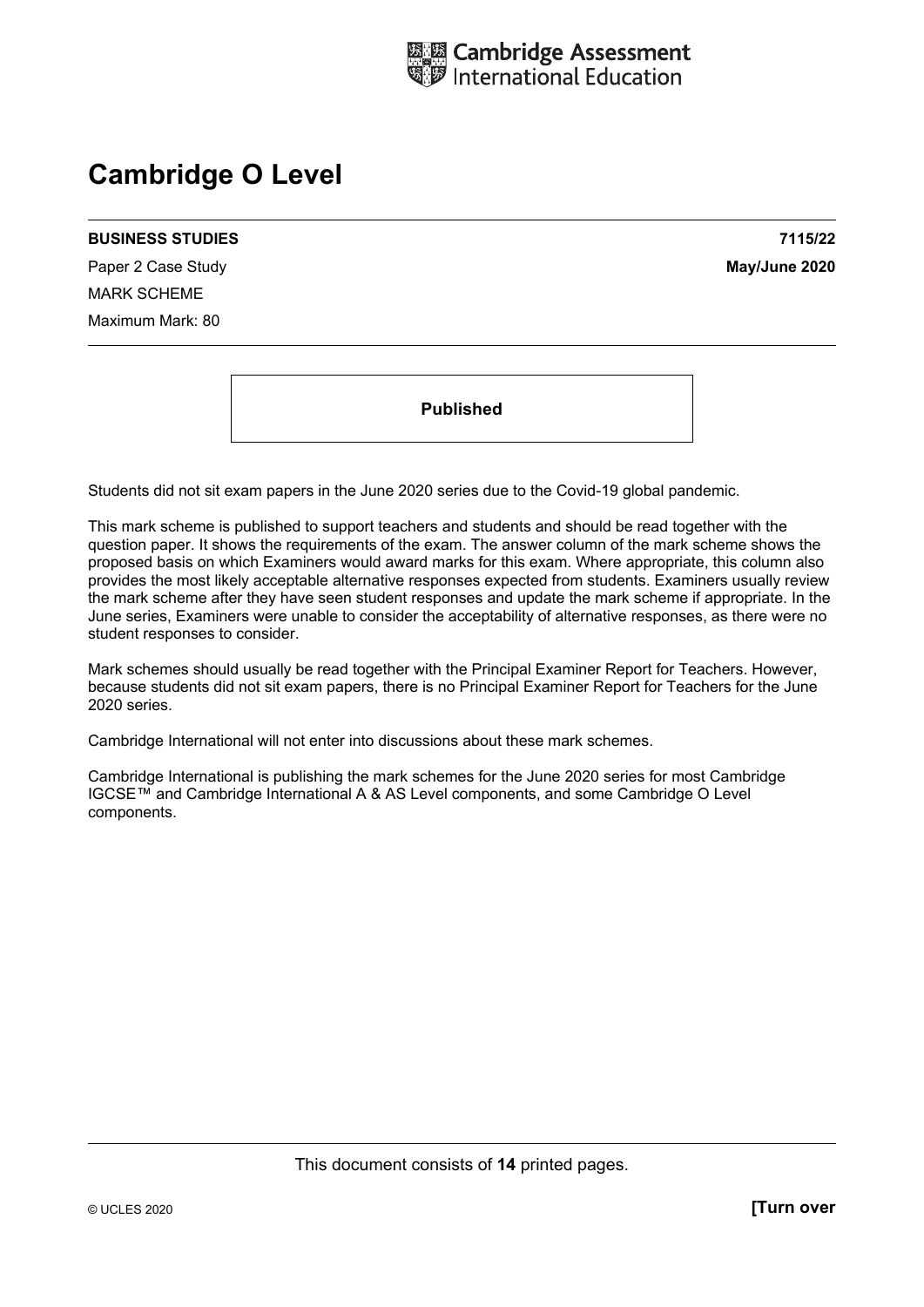## **Generic Marking Principles**

These general marking principles must be applied by all examiners when marking candidate answers. They should be applied alongside the specific content of the mark scheme or generic level descriptors for a question. Each question paper and mark scheme will also comply with these marking principles.

GENERIC MARKING PRINCIPLE 1:

Marks must be awarded in line with:

- the specific content of the mark scheme or the generic level descriptors for the question
- the specific skills defined in the mark scheme or in the generic level descriptors for the question
- the standard of response required by a candidate as exemplified by the standardisation scripts.

GENERIC MARKING PRINCIPLE 2:

Marks awarded are always **whole marks** (not half marks, or other fractions).

GENERIC MARKING PRINCIPLE 3:

Marks must be awarded **positively**:

- marks are awarded for correct/valid answers, as defined in the mark scheme. However, credit is given for valid answers which go beyond the scope of the syllabus and mark scheme, referring to your Team Leader as appropriate
- marks are awarded when candidates clearly demonstrate what they know and can do
- marks are not deducted for errors
- marks are not deducted for omissions
- answers should only be judged on the quality of spelling, punctuation and grammar when these features are specifically assessed by the question as indicated by the mark scheme. The meaning, however, should be unambiguous.

GENERIC MARKING PRINCIPLE 4:

Rules must be applied consistently e.g. in situations where candidates have not followed instructions or in the application of generic level descriptors.

GENERIC MARKING PRINCIPLE 5:

Marks should be awarded using the full range of marks defined in the mark scheme for the question (however; the use of the full mark range may be limited according to the quality of the candidate responses seen).

GENERIC MARKING PRINCIPLE 6:

Marks awarded are based solely on the requirements as defined in the mark scheme. Marks should not be awarded with grade thresholds or grade descriptors in mind.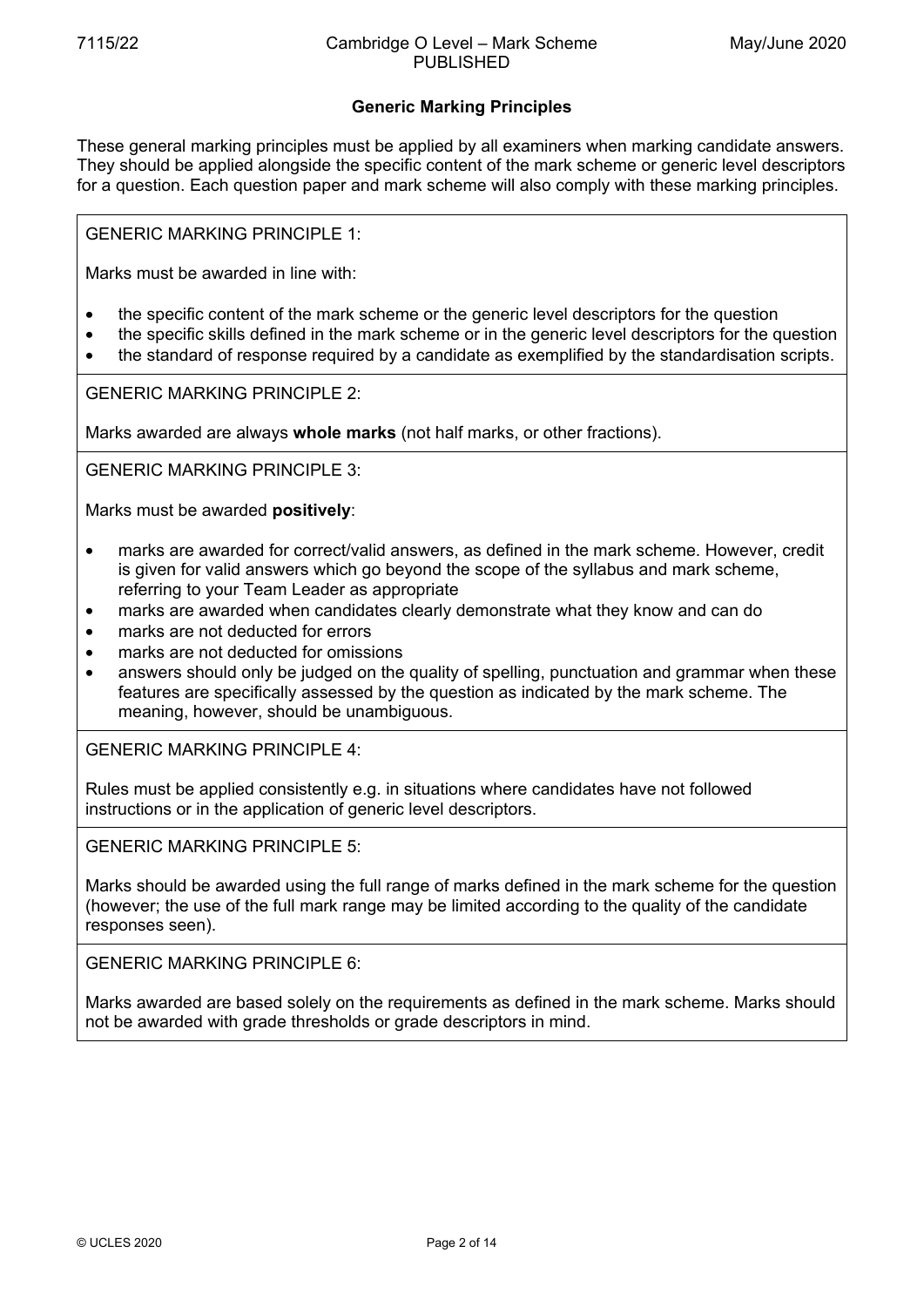| <b>Question</b> | <b>Answer</b>                                                                                                                                                                                                                                                                                                                                                                                                                                                                                                                               | <b>Marks</b> |
|-----------------|---------------------------------------------------------------------------------------------------------------------------------------------------------------------------------------------------------------------------------------------------------------------------------------------------------------------------------------------------------------------------------------------------------------------------------------------------------------------------------------------------------------------------------------------|--------------|
| 1(a)            | Explain one benefit and one problem for ES of taking over other<br>businesses.                                                                                                                                                                                                                                                                                                                                                                                                                                                              | 8            |
|                 | Award 1 mark for each relevant benefit/problem (maximum of two):                                                                                                                                                                                                                                                                                                                                                                                                                                                                            |              |
|                 | Relevant benefits might include:<br>Assets already set up for use - can use existing scooter factories and<br>$\bullet$<br>skilled employees<br>Makes it quicker to grow $-$ as the existing production facilities can be<br>$\bullet$<br>used to increase the output of scooters – faster than setting up own<br>factories<br>Have access to ready trained/skilled staff<br>$\bullet$<br>Relevant problems might include:<br>High cost of buying other business – may need to sell additional shares<br>$\bullet$<br>on the stock exchange |              |
|                 | May be difficult integrating the two companies $-$ as the way of working<br>$\bullet$<br>may be very different in the smaller scooter businesses – and<br>employees may not like the changes - leading to less efficiency<br>More difficult to control larger business – many more skilled employees<br>$\bullet$<br>in the business – possible diseconomies of scale                                                                                                                                                                       |              |
|                 | Award a maximum of 3 additional marks for each explanation of the benefits<br>and problems of growing by taking over other businesses - one of which<br>must be applied to this context.                                                                                                                                                                                                                                                                                                                                                    |              |
|                 | For example:                                                                                                                                                                                                                                                                                                                                                                                                                                                                                                                                |              |
|                 | The cost of buying other companies is high (1) and ES will have to raise large<br>amounts of funds to allow them to do this (1). As a public limited company<br>(app), it could sell additional shares to raise the finance, but this may lead to<br>the existing shareholders losing some control over the business (1).                                                                                                                                                                                                                   |              |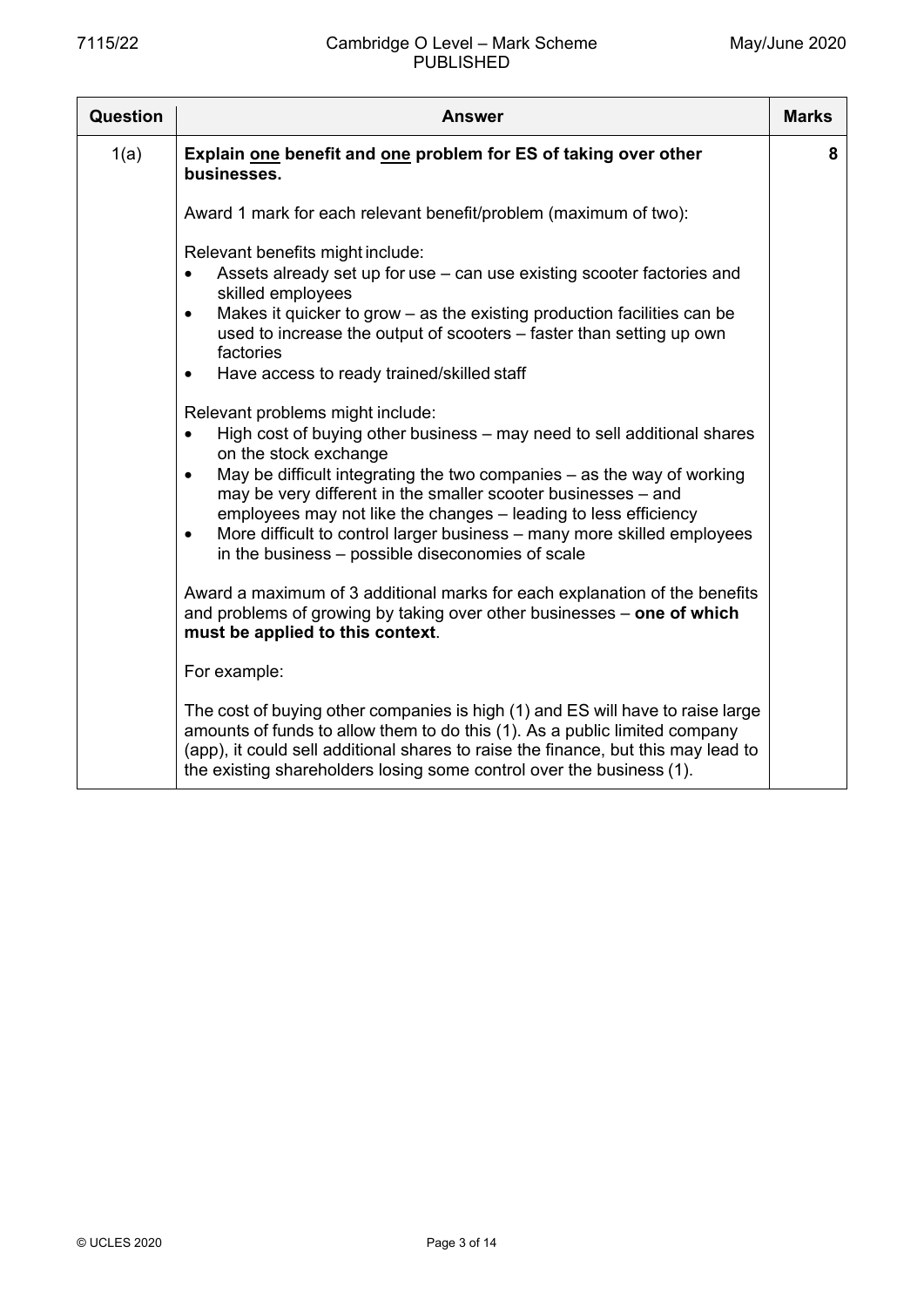| <b>Question</b> |                                                                                                                                       | <b>Answer</b>                                                                                                                                                                                                    |              | <b>Marks</b> |
|-----------------|---------------------------------------------------------------------------------------------------------------------------------------|------------------------------------------------------------------------------------------------------------------------------------------------------------------------------------------------------------------|--------------|--------------|
| 1(b)            | Consider the financial information in Appendix 1. Which company<br>should ES take over? Justify your answer using appropriate ratios. |                                                                                                                                                                                                                  |              |              |
|                 | Level                                                                                                                                 | Description                                                                                                                                                                                                      | <b>Marks</b> |              |
|                 |                                                                                                                                       | Sound application of knowledge and understanding of<br>relevant business concepts using appropriate<br>terminology.                                                                                              |              |              |
|                 |                                                                                                                                       | Detailed discussion of both companies.                                                                                                                                                                           |              |              |
|                 | $\mathfrak{S}$                                                                                                                        | Well-justified recommendation.                                                                                                                                                                                   | $9 - 12$     |              |
|                 |                                                                                                                                       | Candidates discussing both companies in detail, in<br>context and with well-justified recommendation including<br>why the alternative company was rejected should be<br>rewarded with the top marks in the band. |              |              |
|                 |                                                                                                                                       | Sound application of knowledge and understanding of<br>relevant business concepts using appropriate<br>terminology.                                                                                              |              |              |
|                 |                                                                                                                                       | Detailed discussion of at least one company.                                                                                                                                                                     |              |              |
|                 | $\overline{2}$                                                                                                                        | Judgement with some justification/some evaluation of<br>choice made.                                                                                                                                             | $5 - 8$      |              |
|                 |                                                                                                                                       | Candidates discussing both companies in detail and<br>applying it to the case should be rewarded with the top<br>marks in the band.                                                                              |              |              |
|                 |                                                                                                                                       | Limited application of knowledge and understanding of<br>relevant business concepts.                                                                                                                             |              |              |
|                 | 1                                                                                                                                     | Limited ability to discuss each company with little/no<br>explanation.                                                                                                                                           | $1 - 4$      |              |
|                 |                                                                                                                                       | Simple judgement with limited justification/limited<br>evaluation of choice made.                                                                                                                                |              |              |
|                 |                                                                                                                                       | Candidates outlining both companies in context should<br>be rewarded with the top marks in the band.                                                                                                             |              |              |
|                 | 0                                                                                                                                     | No creditable response.                                                                                                                                                                                          | 0            |              |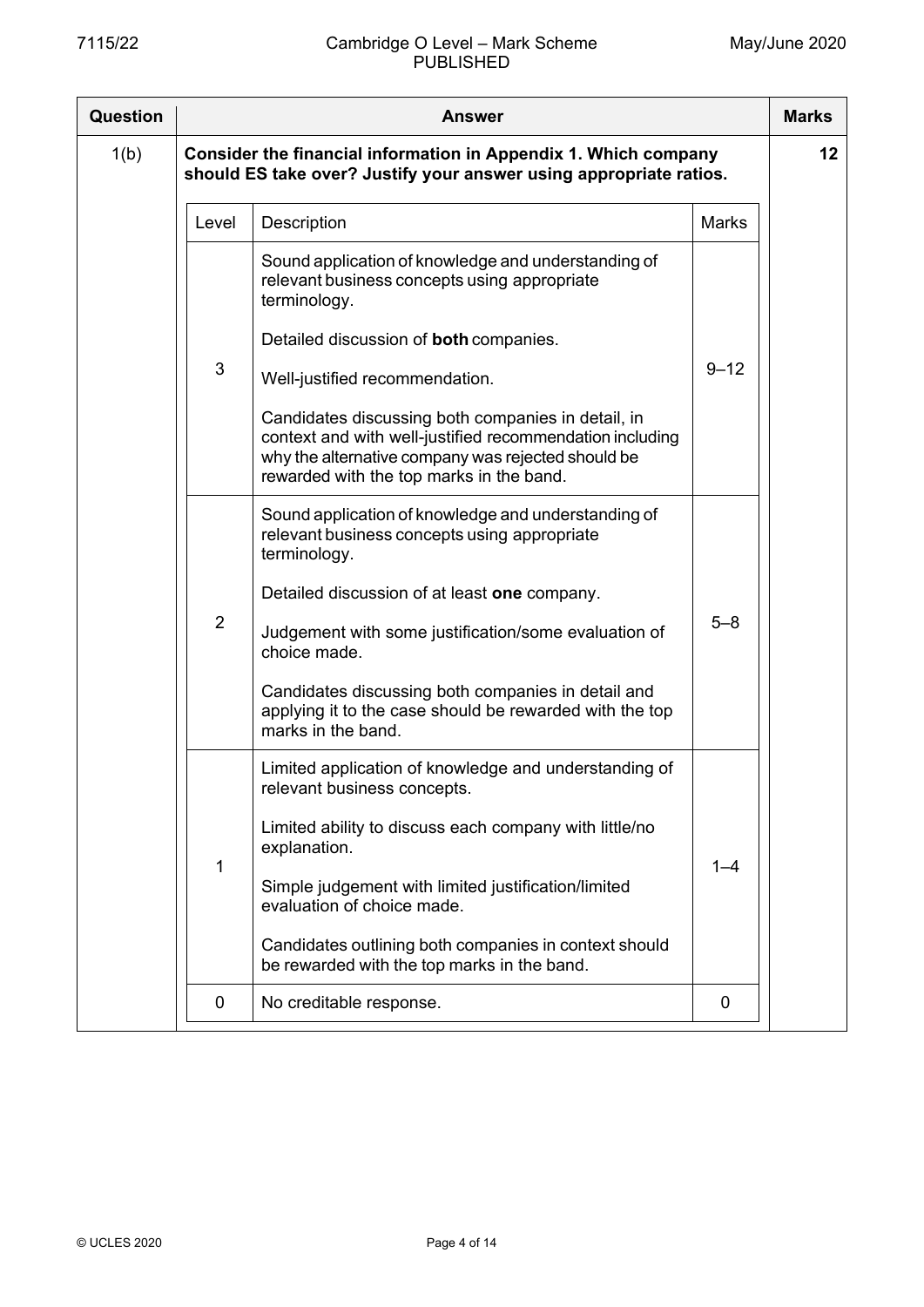### 7115/22 Cambridge O Level – Mark Scheme PUBLISHED

ł

 $\top$ 

| Question |                                 | Answer                                                                                                                                                                                                                                                                                                                                                                                                                                                                                                   | <b>Marks</b> |  |
|----------|---------------------------------|----------------------------------------------------------------------------------------------------------------------------------------------------------------------------------------------------------------------------------------------------------------------------------------------------------------------------------------------------------------------------------------------------------------------------------------------------------------------------------------------------------|--------------|--|
| 1(b)     | Relevant reasons might include: |                                                                                                                                                                                                                                                                                                                                                                                                                                                                                                          |              |  |
|          | ABC company                     | Revenue \$300m lower than FGH (\$400m for<br>$\bullet$<br>FGH company - \$100m for ABC company)<br>Gross profit = $$50m$<br>$\bullet$<br>$GPM = 50\%$<br>$Profit = $10m$<br>$\bullet$<br>Profit Margin = 10%<br>$\bullet$<br>ROCE is 5% lower than FGH but still good<br>$\bullet$<br>return on investment (25% for FGH - 20% for<br>ABC)<br>Liquidity is good and shows that ABC can easily<br>$\bullet$<br>pay any short-term liabilities                                                              |              |  |
|          | FGH company                     | Gross profit = \$240m (Revenue \$400m - Cost<br>$\bullet$<br>of sales \$160m)<br>$GPM = 60%$<br>$\bullet$<br>$Profit = $30m$<br>$\bullet$<br>$PM = 7.5%$<br>$\bullet$<br>Profit \$20m higher than ABC<br>$\bullet$<br>Current ratio is higher than ABC (ABC current<br>$\bullet$<br>ratio of 2 while FGH current ratio is 3)<br>Liquidity is too high and is not making good use<br>$\bullet$<br>of its current assets. There may be too much<br>cash being held in the business.                        |              |  |
|          | Recommendation                  | Justification might include:<br>ABC as profitability higher than FGH even<br>$\bullet$<br>though GPM is lower overall profitability is<br>higher. Liquidity is also better for ABC as FGH<br>has too high an amount of current assets to<br>current liabilities with a current ratio of 3.<br>FGH as the actual profit is higher than for ABC<br>$\bullet$<br>and GPM higher showing if improve control of<br>expenses then profitability will be higher as well.<br>ROCE is 25%, higher than ABC by 5%. |              |  |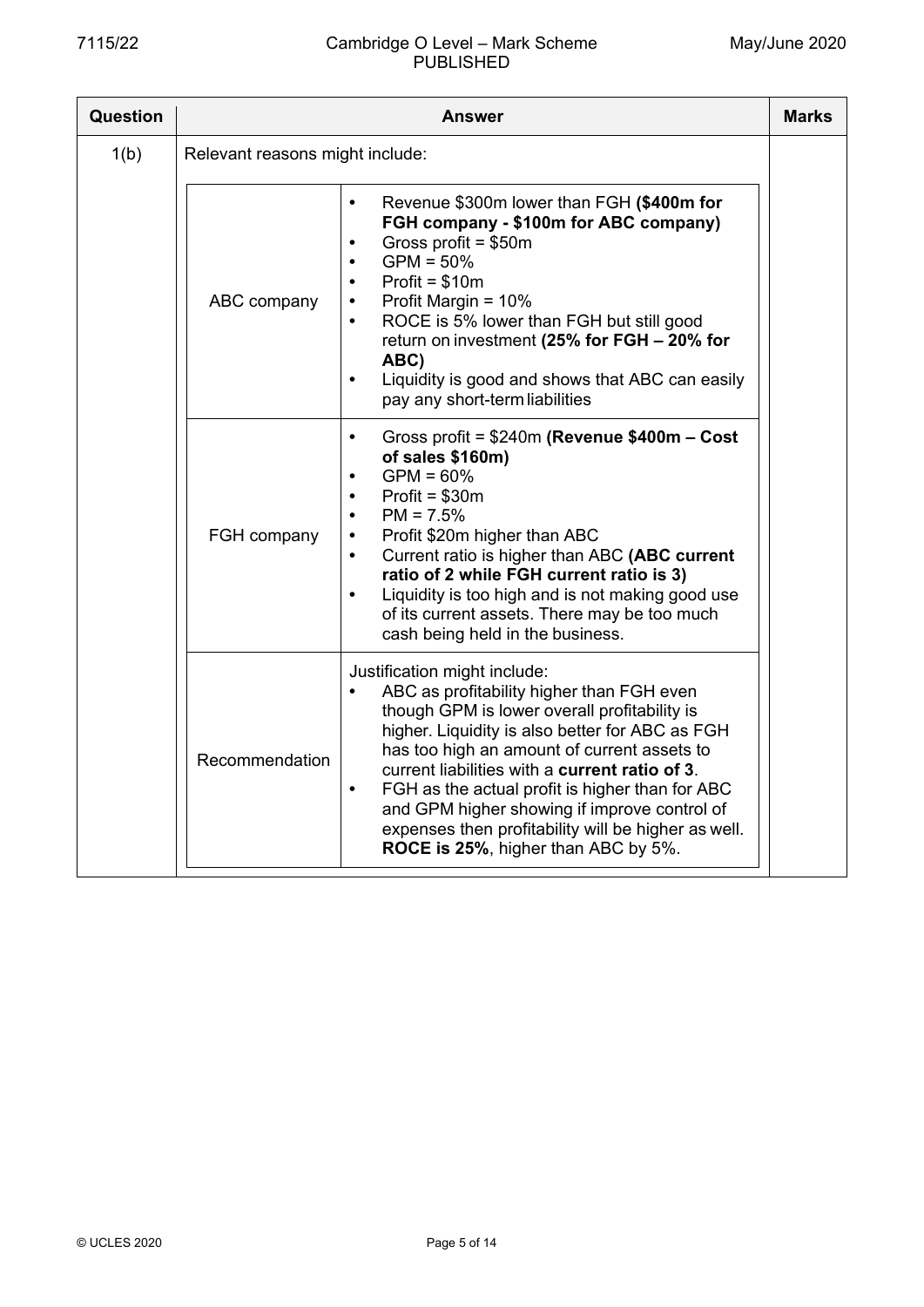| Question | <b>Answer</b>                                                                                                                                                                                                                                                                                                                                                                                                                                                                                                                                                       | <b>Marks</b> |
|----------|---------------------------------------------------------------------------------------------------------------------------------------------------------------------------------------------------------------------------------------------------------------------------------------------------------------------------------------------------------------------------------------------------------------------------------------------------------------------------------------------------------------------------------------------------------------------|--------------|
| 2(a)     | Explain four ways a business plan can be useful.                                                                                                                                                                                                                                                                                                                                                                                                                                                                                                                    | 8            |
|          | Award 1 mark for each relevant way (maximum of four ways):                                                                                                                                                                                                                                                                                                                                                                                                                                                                                                          |              |
|          | Relevant ways might include:<br>Helps gain a bank loan – shows the business is likely to be profitable<br>$\bullet$<br>and repay the loan<br>Organises thoughts about resources needed – identify types of workers<br>need to recruit<br>Can plan and budget for resources needed-e.g. to budget for new<br>production machinery<br>Financial documents will help to show expected returns - to see if it will<br>bring the return expected by shareholders<br>Award a maximum of 1 additional mark for each explanation of the way a<br>business plan can be used. |              |
|          | For example:                                                                                                                                                                                                                                                                                                                                                                                                                                                                                                                                                        |              |
|          | Forecast financial documents will show potential profit to be made (1) can<br>see if it will give a satisfactory return on the investment. (1)                                                                                                                                                                                                                                                                                                                                                                                                                      |              |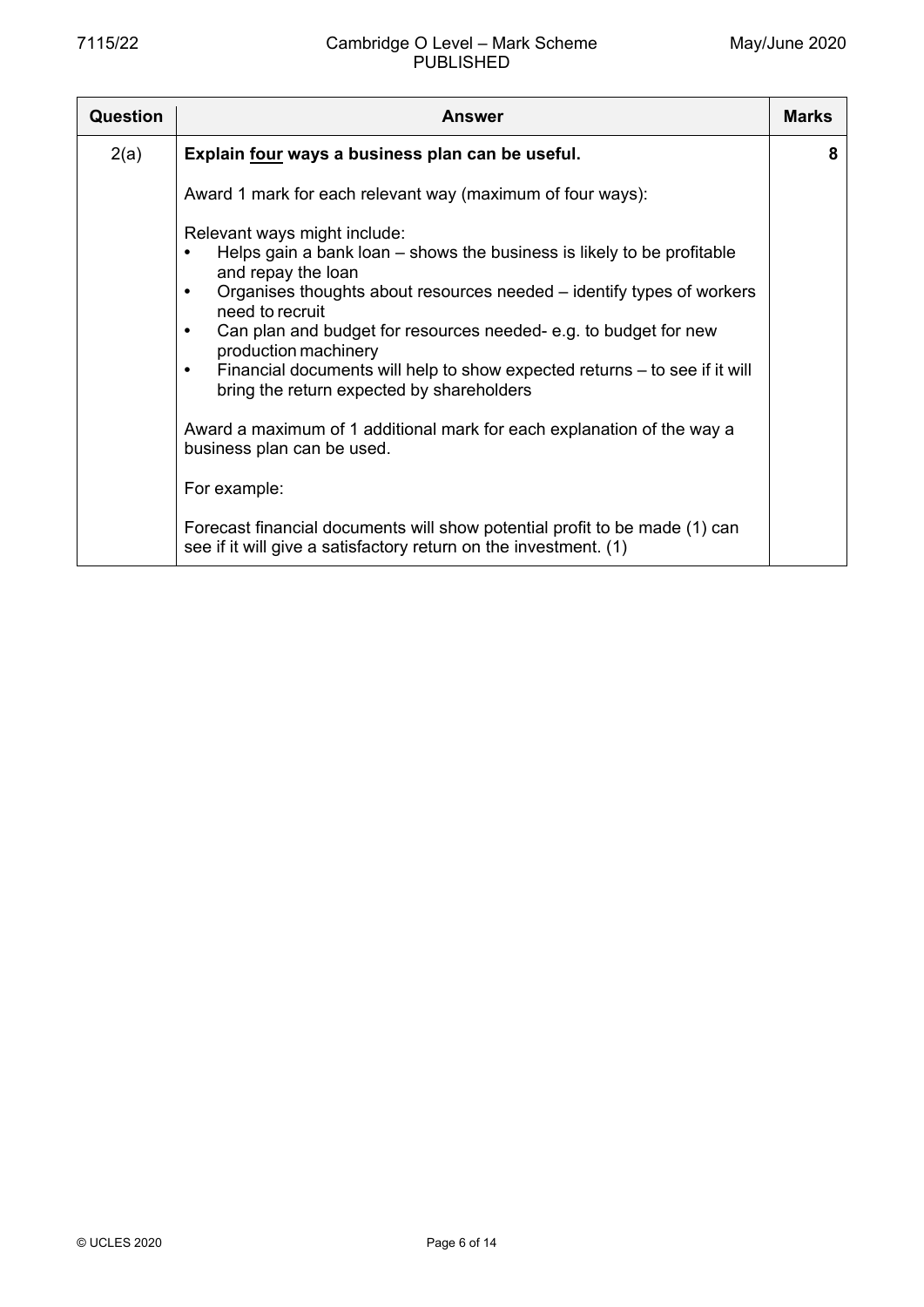### 7115/22 Cambridge O Level – Mark Scheme PUBLISHED

| <b>Question</b> | <b>Answer</b>          |                                                                                                                                                                                                                                                                                                                                                                                                                                                         |              | <b>Marks</b> |
|-----------------|------------------------|---------------------------------------------------------------------------------------------------------------------------------------------------------------------------------------------------------------------------------------------------------------------------------------------------------------------------------------------------------------------------------------------------------------------------------------------------------|--------------|--------------|
| 2(b)            | $\bullet$<br>$\bullet$ | ES has been considering the following three methods of promotion for<br>its products in export markets. Which method should ES choose?<br>Justify your answer.<br>Advertise on national television<br><b>Advertise on ES website</b><br>Display its products in shopping malls                                                                                                                                                                          |              | 12           |
|                 | Level                  | Description                                                                                                                                                                                                                                                                                                                                                                                                                                             | <b>Marks</b> |              |
|                 | 3                      | Sound application of knowledge and understanding of<br>relevant business concepts using appropriate<br>terminology.<br>Detailed discussion of two or more methods to promote<br>ES' products.<br>Well-justified recommendation.<br>Candidates discussing the three methods in detail, in<br>context and with well-justified recommendation including<br>why the alternative methods were rejected should be<br>rewarded with the top marks in the band. | $9 - 12$     |              |
|                 | $\overline{2}$         | Sound application of knowledge and understanding of<br>relevant business concepts using appropriate<br>terminology.<br>Detailed discussion of at least one method.<br>Judgement with some justification/some evaluation of<br>choice made.<br>Candidates discussing two or more methods in detail<br>and applying it to the case should be rewarded with the<br>top marks in the band.                                                                  | $5 - 8$      |              |
|                 | $\mathbf 1$            | Limited application of knowledge and understanding of<br>relevant business concepts.<br>Limited ability to discuss the methods to promote the<br>products with little/no explanation.<br>Simple judgement with limited justification/limited<br>evaluation of choice made.<br>Candidates outlining the three methods to promote the<br>products in context should be rewarded with the top<br>marks in the band.                                        | $1 - 4$      |              |
|                 | 0                      | No creditable response.                                                                                                                                                                                                                                                                                                                                                                                                                                 | 0            |              |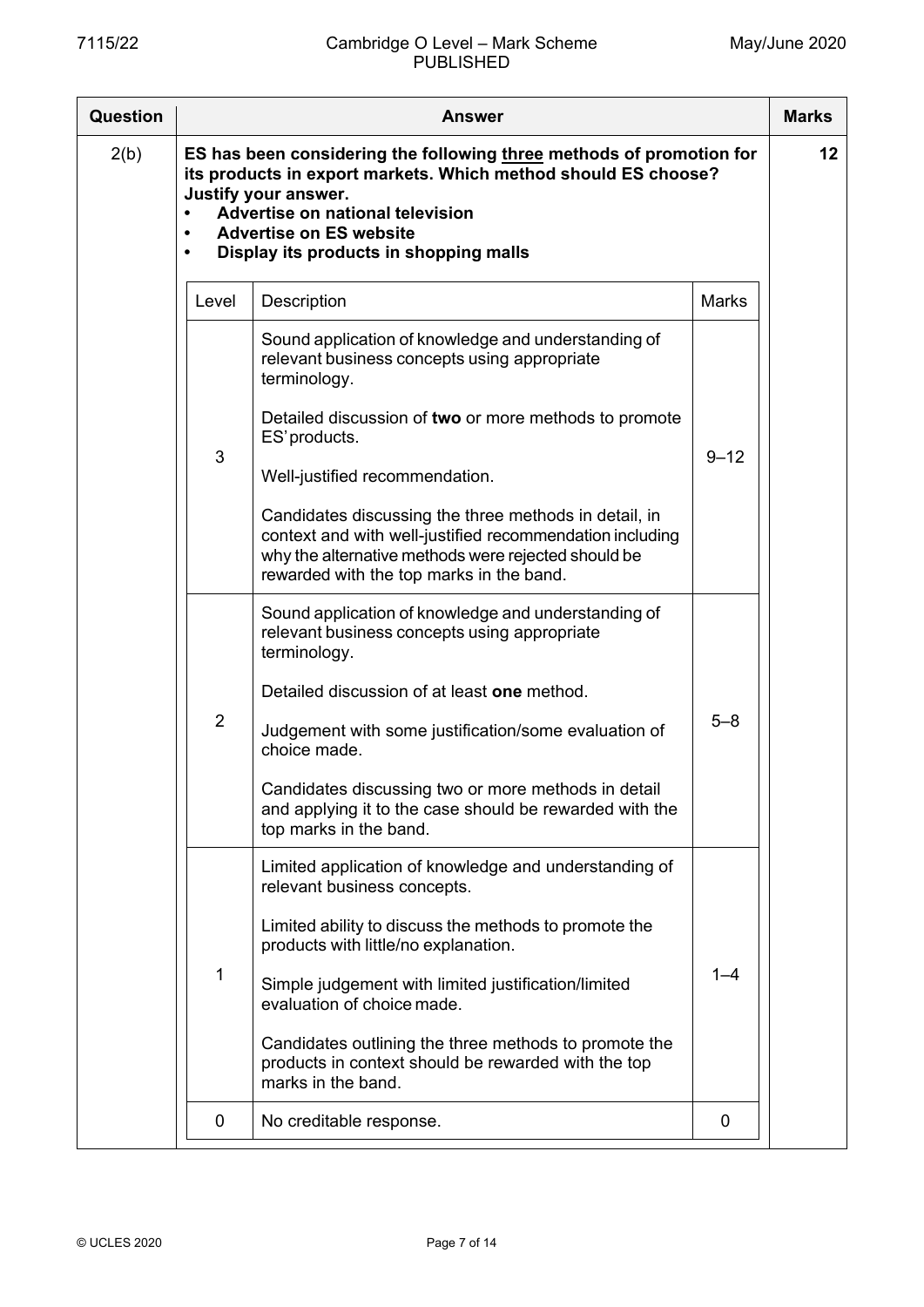### 7115/22 Cambridge O Level – Mark Scheme PUBLISHED

ł

 $\top$ 

| Question | <b>Answer</b>                                |                                                                                                                                                                                                                                                                                                                                                                                                                                                                                                                                                                                                                                                                                  |  |
|----------|----------------------------------------------|----------------------------------------------------------------------------------------------------------------------------------------------------------------------------------------------------------------------------------------------------------------------------------------------------------------------------------------------------------------------------------------------------------------------------------------------------------------------------------------------------------------------------------------------------------------------------------------------------------------------------------------------------------------------------------|--|
| 2(b)     | Relevant points might include:               |                                                                                                                                                                                                                                                                                                                                                                                                                                                                                                                                                                                                                                                                                  |  |
|          | Advertise on<br>national television          | Advert for scooters will go out to millions of<br>$\bullet$<br>people<br>Scooters can be shown in very favourable way<br>$\bullet$<br>Can reach a target audience for scooters if<br>$\bullet$<br>shown during programmes likely to be watched<br>by these target customers e.g. sports<br>programmes<br>Very expensive form of advertising<br>$\bullet$<br>Younger consumers may not watch as much TV<br>$\bullet$<br>as older people so may not reach these<br>consumers                                                                                                                                                                                                       |  |
|          | Advertise on ES<br>website                   | Large amount of information can be posted<br>$\bullet$<br>Cheap way to advertise<br>$\bullet$<br>Can include videos of the scooters<br>٠<br>Internet searches may not highlight the website<br>$\bullet$<br>at the start of the searchlist and therefore it is<br>missed<br>Internet access may be limited in some<br>$\bullet$<br>countries where scooters are being exported                                                                                                                                                                                                                                                                                                   |  |
|          | Display its<br>products in<br>shopping malls | Provides a lot of information<br>$\bullet$<br>Can also be persuasive with scooter to look at<br>$\bullet$<br>and sit on<br>Restricted to a relatively small number of<br>$\bullet$<br>consumers in the mall                                                                                                                                                                                                                                                                                                                                                                                                                                                                      |  |
|          | Recommendation                               | Justification might include:<br>National TV as the scooters will be seen by the<br>mass market and will notbe seen by many<br>people in shopping mall displays.<br>Website useful for advertising when other forms<br>$\bullet$<br>of advertising have raised awareness of the<br>scooters such as after the scooter has been<br>seen in a mall display.<br>Displays in shopping malls will be most useful as<br>$\bullet$<br>potential customers can sit on the scooters and<br>see how comfortable they are. This may make<br>people who have not even thought about buying a<br>scooter consider them whereas advertisements in<br>television and on websites may be ignored. |  |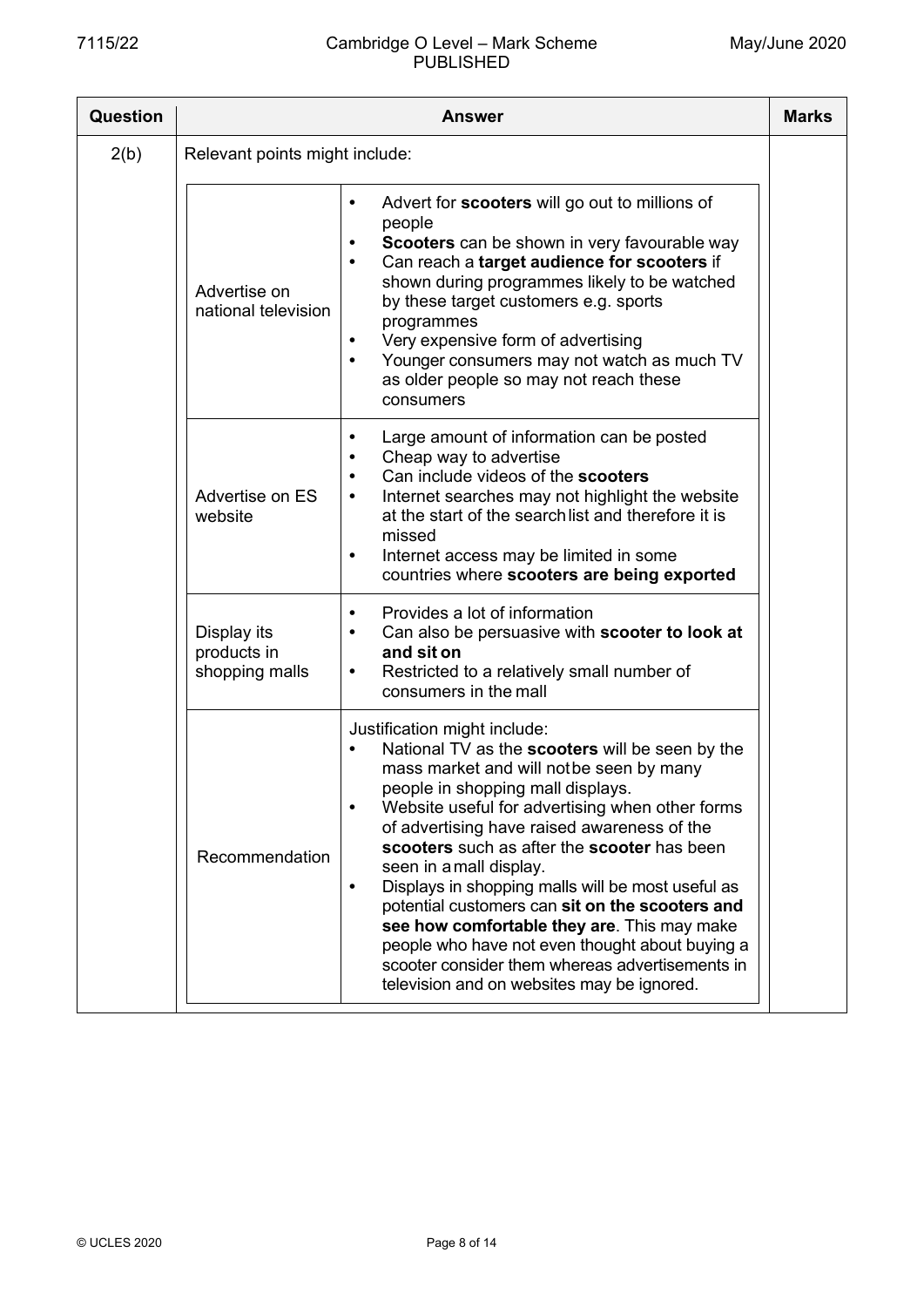| Question | <b>Answer</b>                                                                                                                                                                                                                                                                                                                                                                                                                                                                                                                                                                                                                                                                                                                                                                                                                                                                                                                                | <b>Marks</b> |
|----------|----------------------------------------------------------------------------------------------------------------------------------------------------------------------------------------------------------------------------------------------------------------------------------------------------------------------------------------------------------------------------------------------------------------------------------------------------------------------------------------------------------------------------------------------------------------------------------------------------------------------------------------------------------------------------------------------------------------------------------------------------------------------------------------------------------------------------------------------------------------------------------------------------------------------------------------------|--------------|
| 3(a)     | Explain two benefits to ES of higher productivity.                                                                                                                                                                                                                                                                                                                                                                                                                                                                                                                                                                                                                                                                                                                                                                                                                                                                                           | 8            |
|          | Award 1 mark for each relevant benefit (maximum 2).                                                                                                                                                                                                                                                                                                                                                                                                                                                                                                                                                                                                                                                                                                                                                                                                                                                                                          |              |
|          | Relevant benefits might include:<br>Lower unit costs - increasing gross profit margin - higher profit<br>Lower prices $-$ as each scooter costs less to produce $-$ prices are more<br>competitive with other manufacturers - increased sales<br>Increased output – more scooters available to export – increased<br>revenue<br>Output per worker higher – able to increase wages/offer financial<br>rewards – which could increase motivation – lower labour turnover<br>Award a maximum of 3 additional marks for each explanation of the benefits<br>of higher productivity – one of which must be applied to this context.<br>For example:<br>Output per worker is higher (1) so ES may be able to offer financial rewards<br>than just time wage rate payments (app) which can result in more highly<br>motivated production workers (1) making them less likely to leave and<br>consequently ES will have lower recruitment costs. (1) |              |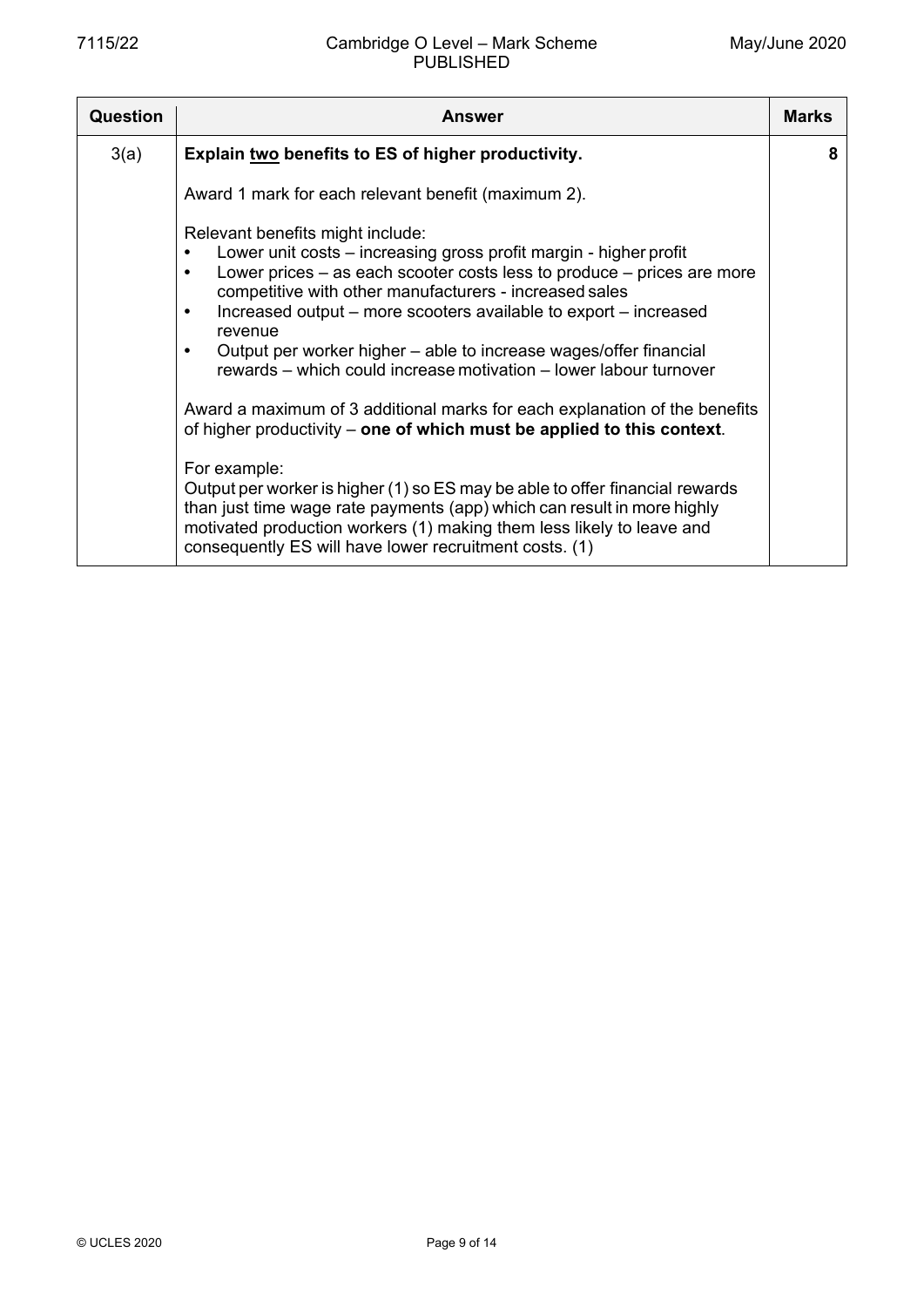| Question |                | <b>Answer</b>                                                                                                                                                                                                |              | <b>Marks</b> |
|----------|----------------|--------------------------------------------------------------------------------------------------------------------------------------------------------------------------------------------------------------|--------------|--------------|
| 3(b)     | answer.        | Consider three methods of motivation ES could use for its production<br>workers. Which is the best method for ES to choose? Justify your                                                                     |              | 12           |
|          | Level          | Description                                                                                                                                                                                                  | <b>Marks</b> |              |
|          |                | Sound application of knowledge and understanding of<br>relevant business concepts using appropriate<br>terminology.                                                                                          |              |              |
|          |                | Detailed discussion of two or more methods.                                                                                                                                                                  |              |              |
|          | $\mathfrak{S}$ | Well-justified conclusion.                                                                                                                                                                                   | $9 - 12$     |              |
|          |                | Candidates discussing three methods in detail, in<br>context and with well-justified conclusion including why<br>the alternative methods were rejected should be<br>rewarded with the top marks in the band. |              |              |
|          |                | Sound application of knowledge and understanding of<br>relevant business concepts using appropriate<br>terminology.                                                                                          |              |              |
|          |                | Detailed discussion of at least one method.                                                                                                                                                                  |              |              |
|          | 2              | Judgement with some justification/some evaluation of<br>choice made.                                                                                                                                         | $5 - 8$      |              |
|          |                | Candidates discussing two or more methods in detail<br>and applying it to the case should be rewarded with the<br>top marks in the band.                                                                     |              |              |
|          |                | Limited application of knowledge and understanding of<br>relevant business concepts.                                                                                                                         |              |              |
|          | 1              | Limited ability to discuss the methods with little/no<br>explanation.                                                                                                                                        | $1 - 4$      |              |
|          |                | Simple judgement with limited justification/limited<br>evaluation of choice made.                                                                                                                            |              |              |
|          |                | Candidates outlining three methods in context should<br>be rewarded with the top marks in the band.                                                                                                          |              |              |
|          | 0              | No creditable response.                                                                                                                                                                                      | 0            |              |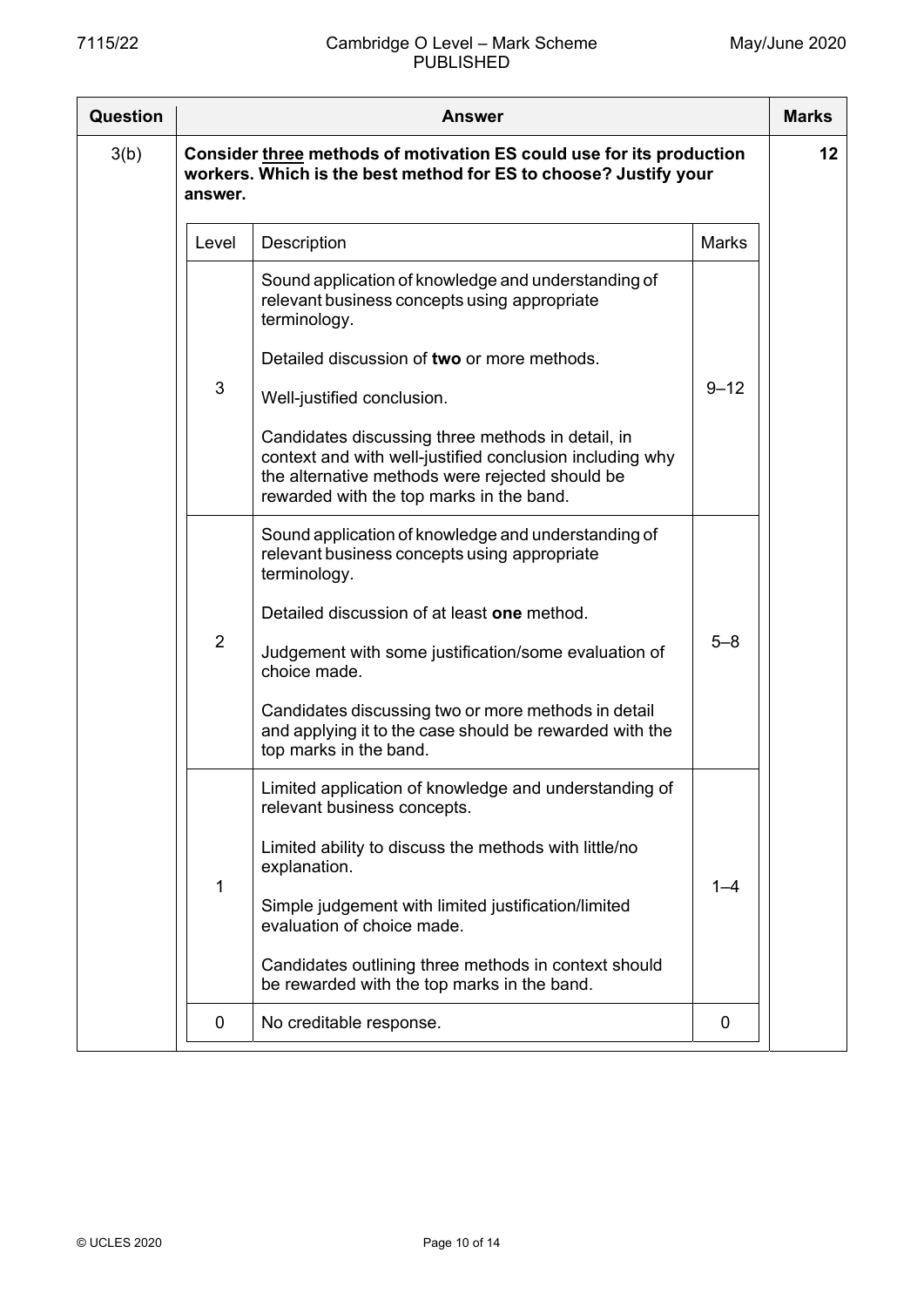| Question | Answer                                                                                                                                                                                                                                                                                                                                                                                                                                                                                                                                                                                                                                                                                                                                                                                                                                                                                                                                                                                                                                                                                                                                                                                                                                                                                                                                                                                                                                                                                                                                                                    | <b>Marks</b> |
|----------|---------------------------------------------------------------------------------------------------------------------------------------------------------------------------------------------------------------------------------------------------------------------------------------------------------------------------------------------------------------------------------------------------------------------------------------------------------------------------------------------------------------------------------------------------------------------------------------------------------------------------------------------------------------------------------------------------------------------------------------------------------------------------------------------------------------------------------------------------------------------------------------------------------------------------------------------------------------------------------------------------------------------------------------------------------------------------------------------------------------------------------------------------------------------------------------------------------------------------------------------------------------------------------------------------------------------------------------------------------------------------------------------------------------------------------------------------------------------------------------------------------------------------------------------------------------------------|--------------|
| 3(b)     | Relevant points might include:<br>Job rotation – moves workers around the production line to carry out<br>different tasks so makes the job less boring $-$ but the actual tasks<br>may still be monotonous.<br>Job enlargement – adds tasks to the job and therefore the job becomes<br>$\bullet$<br>more interesting - worker may feel more important as trained to carry out<br>additional tasks-but worker may not feel able to carry out the additional<br>task - may not want extra responsibility.<br>Increased wage rates - even higher than the legal minimum wage<br>$\bullet$<br>than they are at present - Taylor states that increased wages will<br>increase motivation as 'money is the main motivator' - however,<br>Herzberg would argue it is only a temporary motivator and increased<br>motivation will not last.<br>Introduce piece rate – wages paid will increase the higher the output, so<br>$\bullet$<br>workers will be motivated to increase their output – however, if work is<br>rushed quality might suffer leading to a poor reputation for the company.<br>Pay a bonus – may be paid individually or as a team – higher pay if the<br>٠<br>production team increase output – may cause disagreements if only<br>some of the team are working hard - may be seen as unfair.<br>Judgement might include:<br>Higher pay will only motivate production workers for a short time as the<br>job is still boring on the flow production line. It might be better to use<br>job enlargement to add tasks to the job the job of making scooters to |              |
|          | make it more interesting and maintain increased motivation for a longer<br>period of time. It may also cost less as may only need additional training<br>and not higher wages to be paid                                                                                                                                                                                                                                                                                                                                                                                                                                                                                                                                                                                                                                                                                                                                                                                                                                                                                                                                                                                                                                                                                                                                                                                                                                                                                                                                                                                  |              |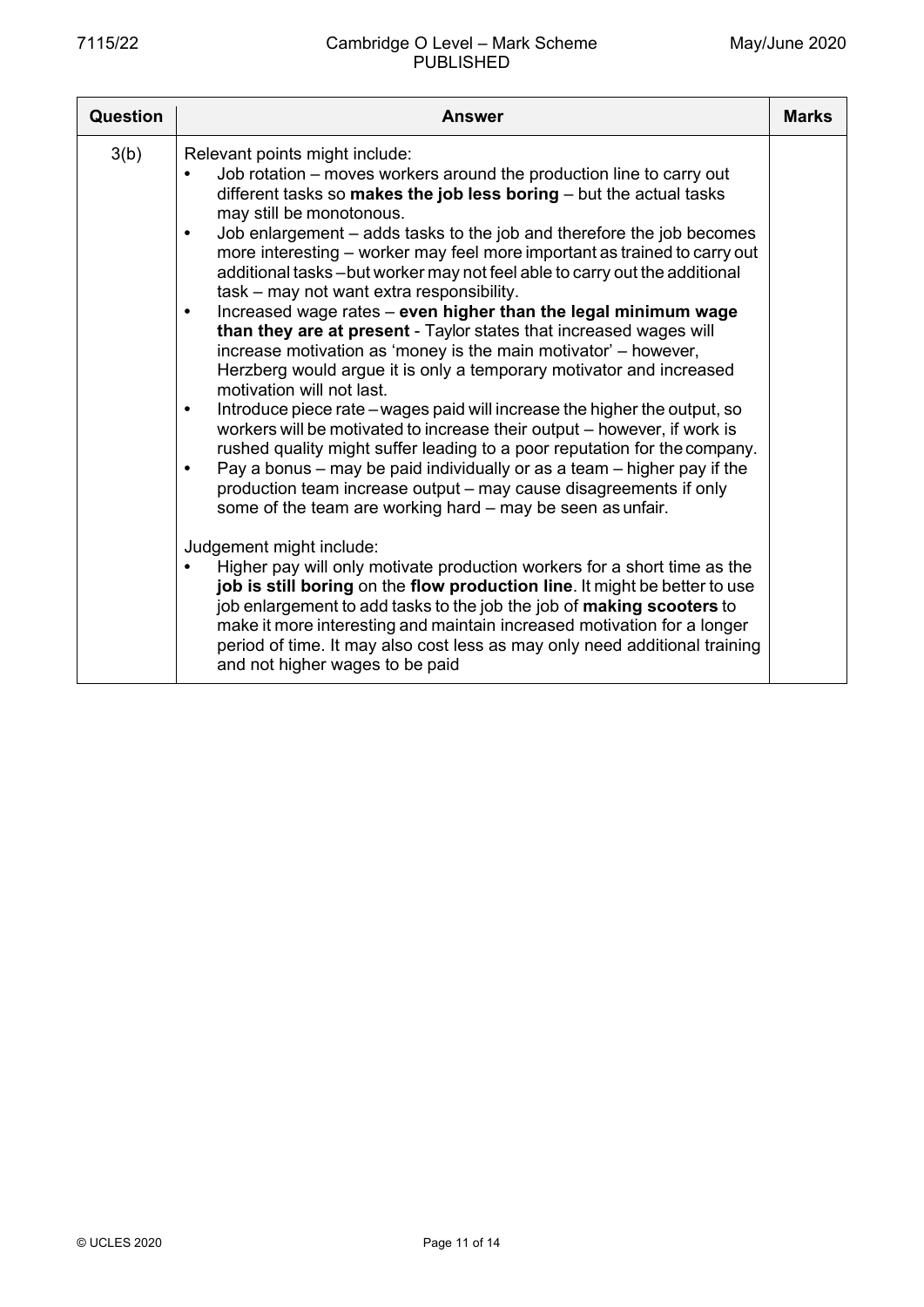| Question | <b>Answer</b>                                                                                                                                                                                                                                                                                                                                                                                                                   | <b>Marks</b> |
|----------|---------------------------------------------------------------------------------------------------------------------------------------------------------------------------------------------------------------------------------------------------------------------------------------------------------------------------------------------------------------------------------------------------------------------------------|--------------|
| 4(a)     | Explain how the following four legal controls may affect ES.                                                                                                                                                                                                                                                                                                                                                                    | 8            |
|          | <b>Control over misleading promotion</b><br>$\bullet$<br><b>Control over faulty products</b><br>$\bullet$<br><b>Control over location decisions</b><br>$\bullet$<br><b>Control over pollution</b><br>$\bullet$                                                                                                                                                                                                                  |              |
|          | Award one mark for each effect (maximum of four).                                                                                                                                                                                                                                                                                                                                                                               |              |
|          | Relevant legal controls might include:<br>Misleading promotion: restrictions on claims in adverts about the<br>speed scooters can go or fuel consumption<br>Faulty products: consumers have the right to return them to have<br>your money back if the scooter engine has a fault<br>Location – restrictions on where to expand the scooter factory<br>Pollution – emissions from scooters may mean production has to<br>change |              |
|          | Award a maximum of 1 additional mark for each effect applied to this<br>context.                                                                                                                                                                                                                                                                                                                                                |              |
|          | For example:<br>Environmental laws may restrict pollution from exhaust fumes (1) this may<br>mean ES has to change the engines of its scooters which may increase<br>costs (app).                                                                                                                                                                                                                                               |              |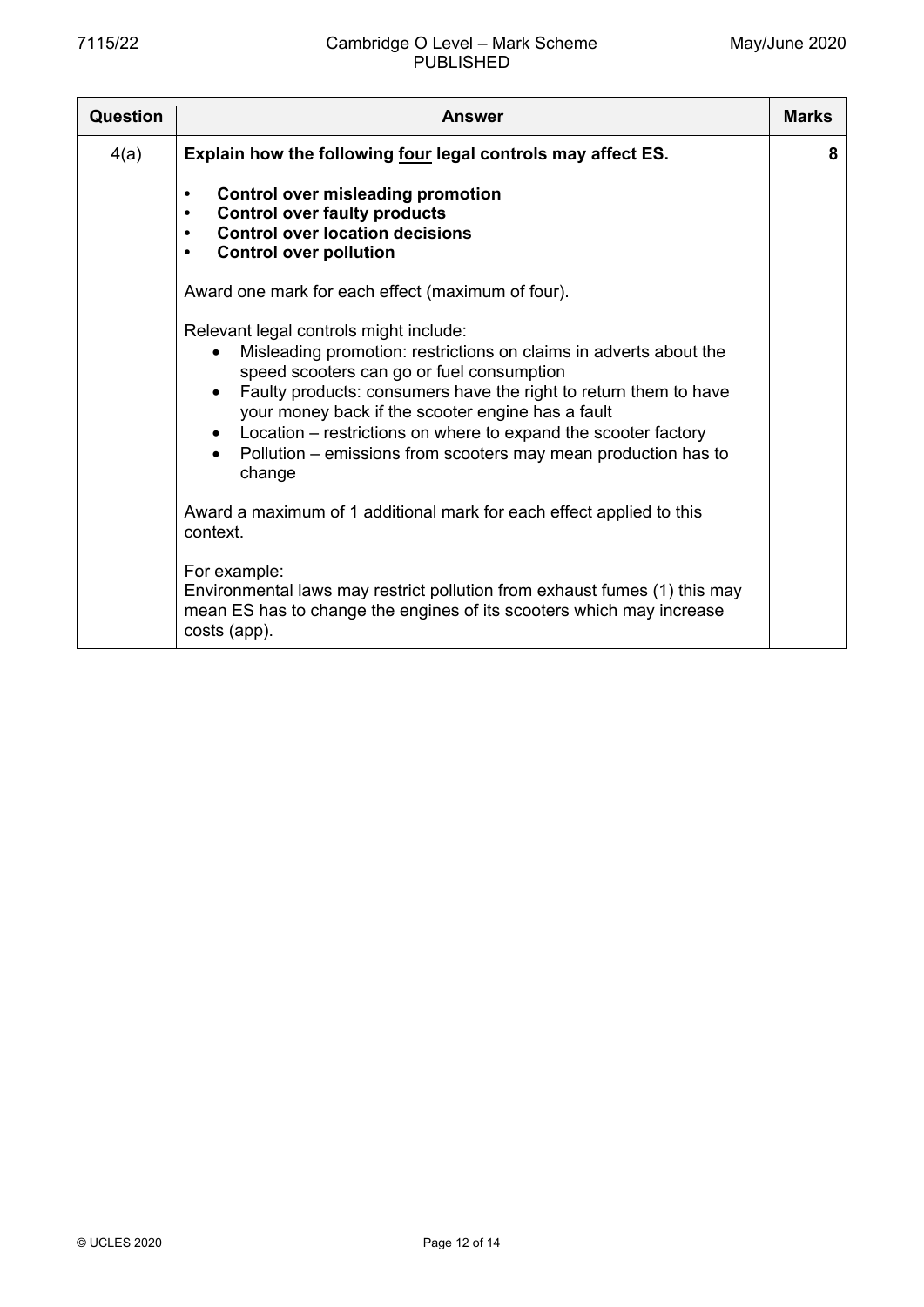| Question | <b>Answer</b>          |                                                                                                                                                                                                                    |              |    |
|----------|------------------------|--------------------------------------------------------------------------------------------------------------------------------------------------------------------------------------------------------------------|--------------|----|
| 4(b)     |                        | Consider the effect on ES of the following two economic changes in<br>country Z. Which change is likely to have the biggest effect on ES's<br>profit? Justify your answer.                                         |              | 12 |
|          | $\bullet$<br>$\bullet$ | <b>Increasing unemployment</b><br><b>Increasing inflation</b>                                                                                                                                                      |              |    |
|          | Level                  | Description                                                                                                                                                                                                        | <b>Marks</b> |    |
|          |                        | Sound application of knowledge and understanding of<br>relevant business concepts using appropriate<br>terminology.                                                                                                |              |    |
|          |                        | Detailed discussion of both economic changes.                                                                                                                                                                      |              |    |
|          | 3                      | Well-justified conclusion.                                                                                                                                                                                         | $9 - 12$     |    |
|          |                        | Candidates discussing both economic changes in detail,<br>in context and with well-justified conclusion including<br>why the alternative change was rejected should be<br>rewarded with the top marks in the band. |              |    |
|          |                        | Sound application of knowledge and understanding of<br>relevant business concepts using appropriate<br>terminology.                                                                                                |              |    |
|          |                        | Detailed discussion of at least one economic change.                                                                                                                                                               |              |    |
|          | $\overline{2}$         | Judgement with some justification/some evaluation of<br>choice made.                                                                                                                                               | $5 - 8$      |    |
|          |                        | Candidates discussing both economic changes in detail<br>and applying it to the case should be rewarded with the<br>top marks in the band.                                                                         |              |    |
|          |                        | Limited application of knowledge and understanding of<br>relevant business concepts.                                                                                                                               |              |    |
|          |                        | Limited ability to discuss the economic changes with<br>little/no explanation.                                                                                                                                     |              |    |
|          | $\mathbf{1}$           | Simple judgement with limited justification/limited<br>evaluation of choice made.                                                                                                                                  | $1 - 4$      |    |
|          |                        | Candidates outlining both economic changes in context<br>should be rewarded with the top marks in the band.                                                                                                        |              |    |
|          | 0                      | No creditable response.                                                                                                                                                                                            | 0            |    |